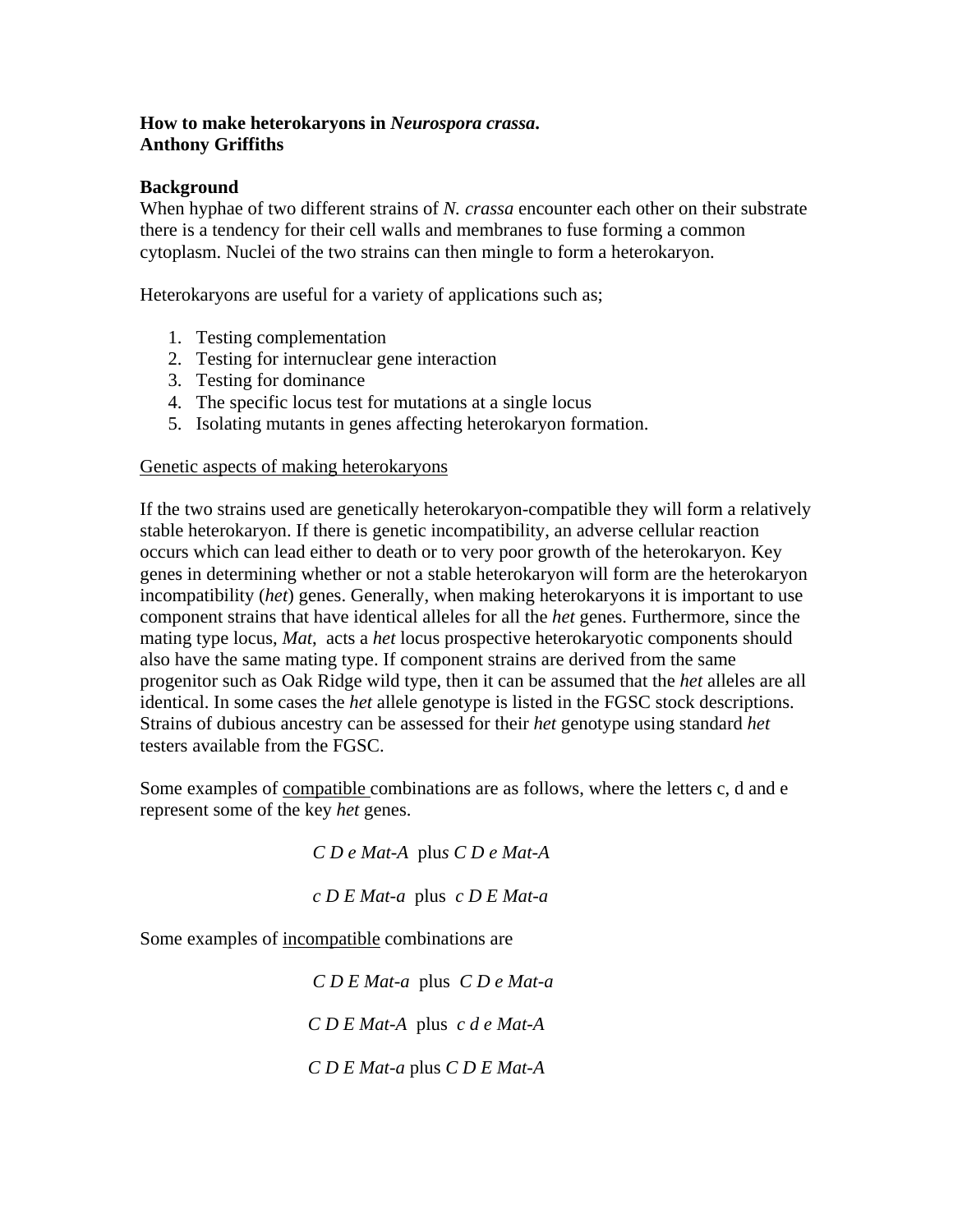Useful strains for making heterokaryons on a routine basis contain mutant *Mat* idiomorphs that have null het-incompatibility function. These are designated *Mat-Am* or *Mat-a*<sup>m</sup>. Most of these alleles also confer sterility to that genotype, so if a compatible heterokaryon involving a nucleus with a *Mat* mutation (such as *Mat-a* plus *Mat-Am* ) is crossed, only the other nucleus (in this example the one carrying *Mat-a*) will participate in the cross. The mutant *Mat* strains are useful as "helpers" to support the growth and fertility of sickly strains.

The following examples of compatible combinations illustrate the use of *Mat* mutants in making heterokaryons.

 *C d e Mat-a* plus *C d e Mat-Am*

*C D E Mat-A* plus *C D E Mat-am*

Most applications of heterokaryons require forced heterokaryons. These involve the union of compatible strains that have different auxotrophic mutations. Hence on minimal medium neither strain can grow but because of complementation the heterokaryon can. Hence if strains are combined on minimal medium, a growing colony is almost certainly a heterokaryon. In addition to being easy to select, forced heterokaryons have the advantage of being more stable since both nuclear types are needed for continued growth. (Unforced heterokaryons can break down into their component strains by chance segregation of the nuclear components into different regions of the culture.) Letting *aux* represent a recessive auxotrophic mutation, a forced heterokaryon can be designated

*aux-1 aux-2<sup>+</sup>* plus *aux-1<sup>+</sup> aux-2* 

A forced heterokaryon produces macroconidia of three types, shown below. The proportion of the latter two homokaryotic genotypes should reflect the nuclear ratio in the heterokaryon, which is not necessarily 1:1.

 Heterokaryotic *aux-1 aux –2<sup>+</sup> aux-1+ aux-2* 

Hence the nuclear components of a heterokaryon are easily recoverable by plating the conidia. Individual colonies must be tested for genotype. Certain recessive markers incorporated into the heterokaryotic component genotypes are convenient for announcing a single homokaryotic component. The morphological mutant *cot-1* and the cycloheximide resistance mutant *cyh-1* are examples of the many possible mutations that can be used in this regard.

"Trikaryons" (more accurately, three component heterokaryons) are useful for some applications. The component genotypes must be designed for three way complementation, for example: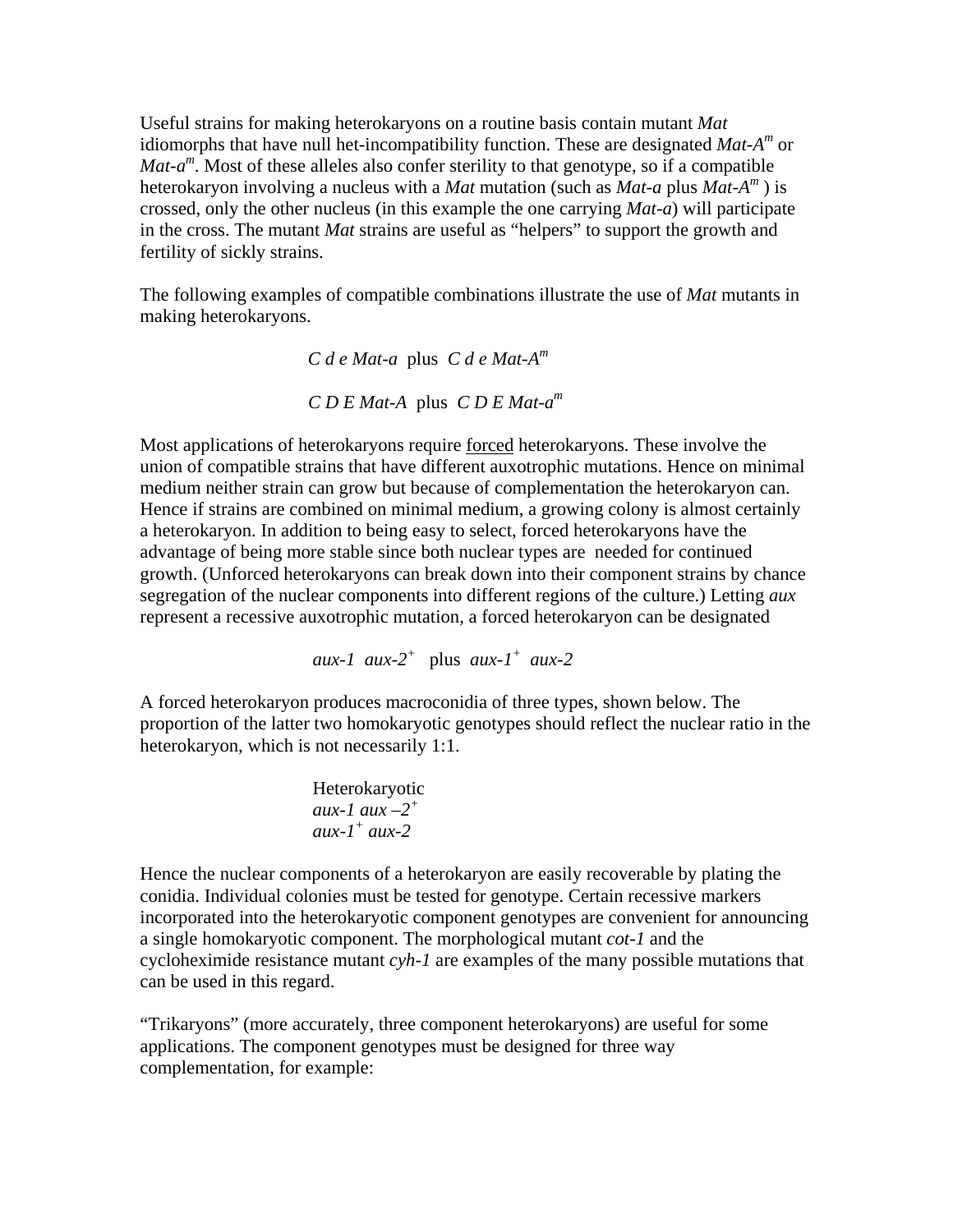| aux-1 aux-2 aux-3 <sup>+</sup> |
|--------------------------------|
| aux-1 aux-2 <sup>+</sup> aux-3 |
| aux-1 <sup>+</sup> aux-2 aux-3 |

## **Procedure**

The choice of forcing markers is crucial. The auxotrophic alleles must be tight, resulting in no significant growth on minimal medium. If they were leaky, this would obscure heterokaryon formation. As forcing markers, nucleotide or amino acid requiring auxotrophs (*e.g*. adenine, leucine) work better than auxotrophs with requirements for vitamins and other compounds required in much smaller amounts. Presumably this is because the macromolecular monomers and their chemical relatives are required at high concentrations in the cell. Hence the use of auxotrophic requirements of this type forces the two components into a stronger mutually dependent association as a heterokaryon. However, some tight vitamin-requiring alleles do make good forcing markers when combined. Generally the least desirable combination is of one nucleotide/amino acid marker and a vitamin marker because the difference in concentrations needed for complementation often results in a lopsided heterokaryon with a nuclear ratio significantly different from 1:1. However, if a lopsided nuclear ratio is desired, then this is one way of accomplishing it. Another way of trying to produce a lopsided ratio is to mix the conidia in proportions that favor the desired majority. This often gives the desired result in the first heterokaryotic colony formed, but as this culture grows it finds its natural nuclear ratio based on required levels of nutrients.

There are two basic methods of making heterokaryons.

1. Co-inoculation of dry conidial samples.

This is the easiest approach. From the two component strains, simply obtain small, approximately equal conidial samples using an inoculation tool, and stab them together in one spot on a plate or on a slant. If the strains are aconidial, wisps of fresh mycelium can be used instead. In general it is best to use small inocula because the mass of every inoculum represents a small supply of nutrients that can promote non-heterokaryotic growth. As a control, always stab the component strains individually on a separate plate or slant.

For most routine work, regular agar is adequate. However, it does contain low levels of nutrients, and these can be a problem in some cases. For leaky forcing markers, or for cleaner results, it is best either to use commercially purified agar or to "wash" some regular agar.

(Agar is washed as follows. Cover some agar powder with tap water and let it stand overnight. Decant and add fresh water a total of three times over three days. Next suspend overnight in distilled water. Decant and put the agar into a nylon grape-pressing bag. Squeeze out as much water as possible by hand. If a wine press is available, squeeze